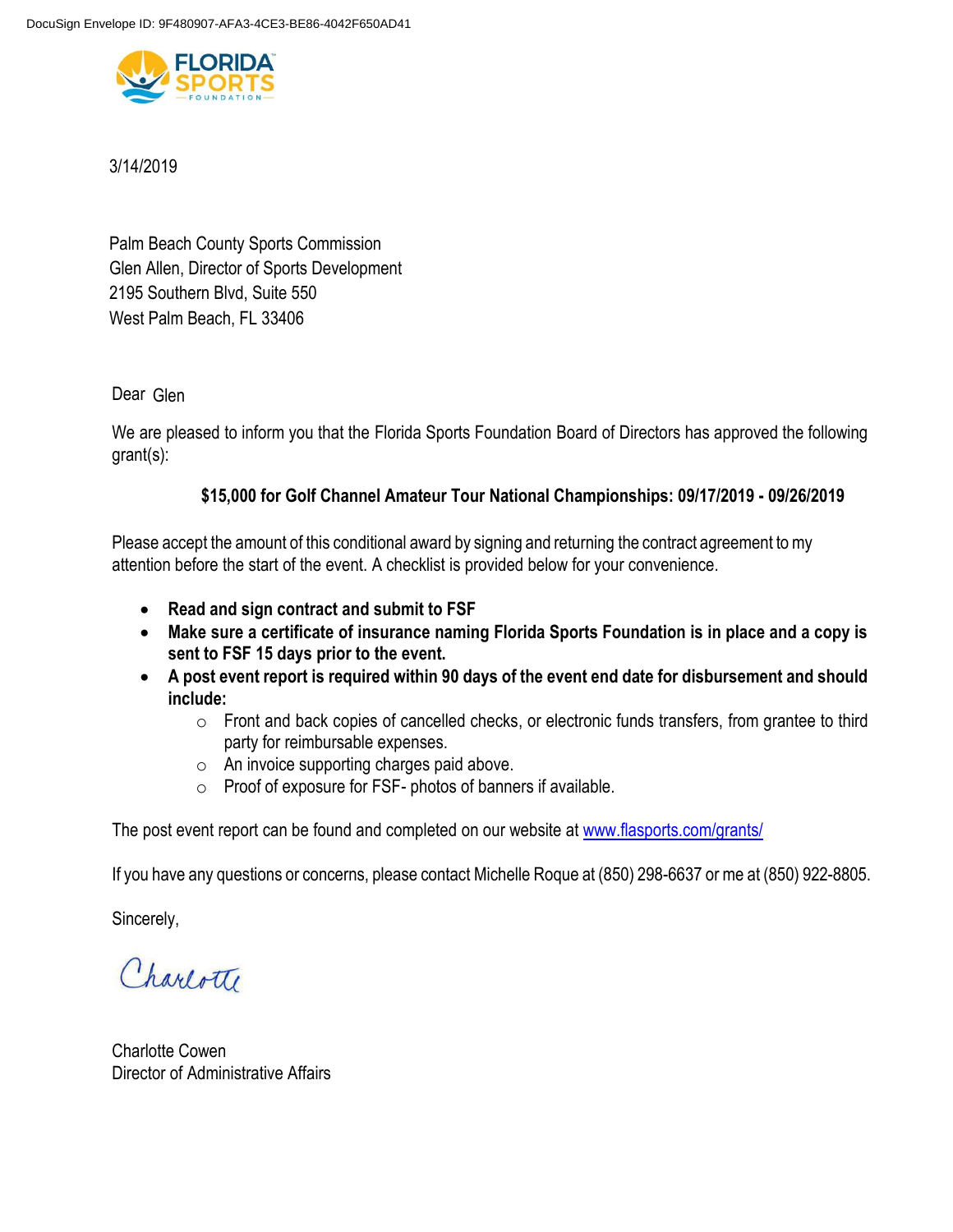# **FLORIDA SPORTS FOUNDATION Grant Program Grant Agreement**

**THIS GRANT AGREEMENT** entered into this day, 3/14/2019 by and between the Florida Sports Foundation, Inc., a division of Enterprise Florida, Inc., hereinafter referred to as the "Grantor" and **Palm Beach County Sports Commission**, hereinafter referred to as the "Grantee". **3/14/2019**

#### **WITNESSETH**

**WHEREAS,** the State of Florida Legislature mandated in Section 288.901(f), Florida Statutes, that the Grantor shall assist and market professional and amateur sport teams and sporting events in Florida; and the Grantor is empowered to make grants of funds in accordance with the promotion of major and minor sporting events; and,

**WHEREAS**, the Florida Sports Foundation has approved an appropriation for such grant.

**IT IS,** in consideration of the mutual undertakings and agreements hereinafter set forth, agreed between the Grantor and the Grantee as follows:

#### 1.0 **PARTIES:**

The parties and their respective addresses for the purposes of this Agreement are:

# **Florida Sports Foundation**

101 North Monroe Street, Suite 1000 Tallahassee, FL 32301

#### **Palm Beach County Sports Commission**

Glen Allen West Palm Beach, FL 33406 2195 Southern Blvd, Suite 550

#### 2.0 **NOTICES**:

All notices between the parties, provided for herein, shall be either by confirmed fax, confirmed FedEx or certified mail, return receipt requested, delivered to the address of the parties as set forth in section 1.0 above.

## 3.0 **GRANT DESCRIPTION**:

The Grantee will expend grant funds in accordance with "Paragraph 6.0 a" and "Attachment A". Funds made available by the Grantor pursuant to this Grant Agreement shall be expended solely for the purpose of the project and the legislatively appropriated purpose.

- (a) Grantee: **Palm Beach County Sports Commission**
- (b) Payee: **Palm Beach County Sports Commission**
- (c) Mame/Date of Event: Golf Channel Amateur Tour National Championships: 09/17/2019 09/26/201
- (d) Total Amount of Grant**: \$ 15,000**
- (e) Project Budget: As provided in Grant Application.
- (f) Reporting Schedule: Grantee shall submit final report and request for reimbursement within ninety (90) days of the last day of the event.
- (g) Grant Period: **3/14/2019** through the end of Event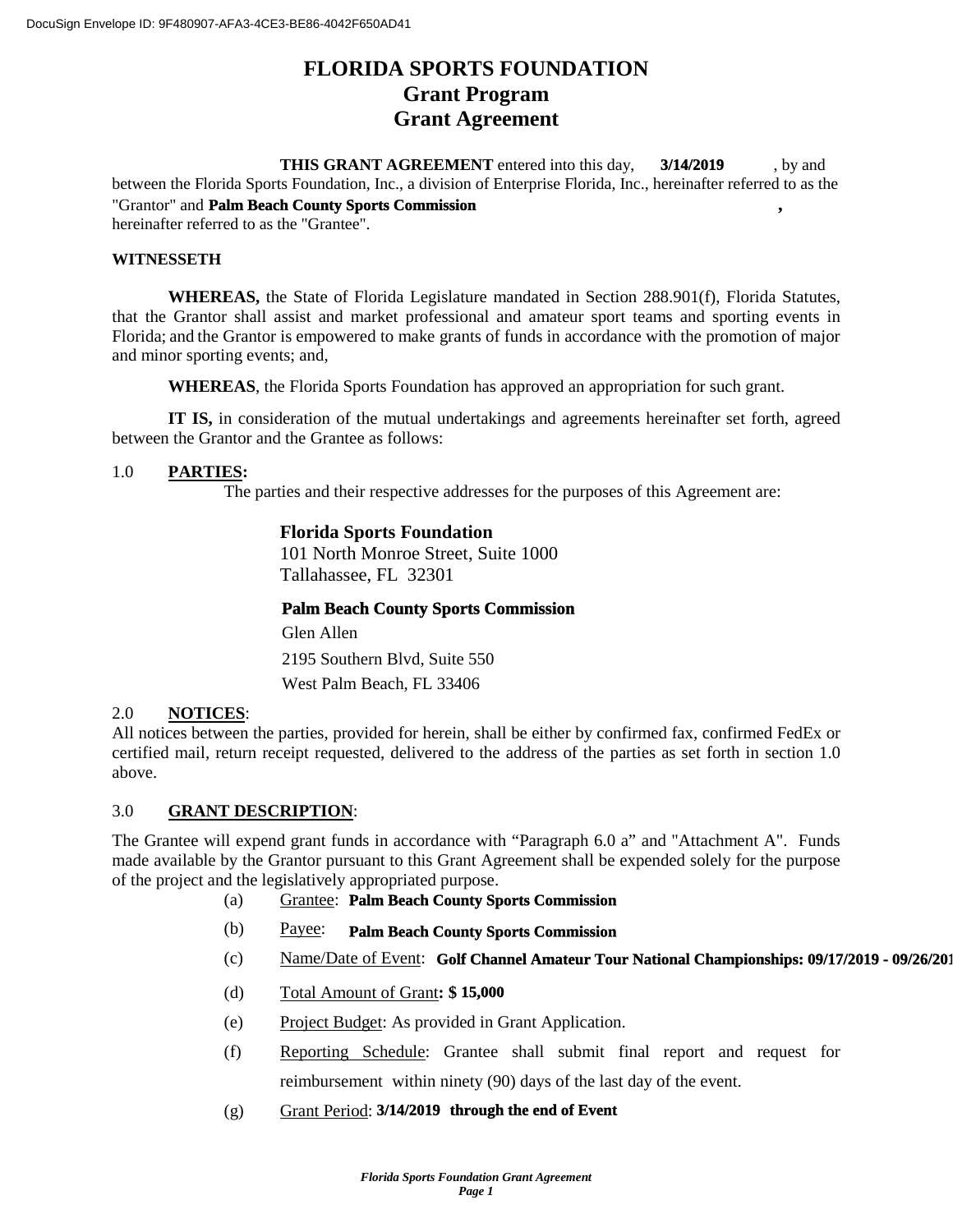## 4.0 **GRANT REQUIREMENTS**:

(a) Audit: Grantee will complete a post event report, an accounting of the events financial activity, and proper use of funds, within ninety (90) days after the event and provide documentation evidencing the direct impact of the event. The Grantee agrees to comply with the audit requirement of Sections 215.97 and 17.03, Florida Statutes, and all applicable Rules of the Auditor General as referenced in Attachment A.

(b) Records: Grantee shall retain and maintain all records, including records of all payments made by the Grantee in connection with this Agreement, and make available and provide access for financial audit as may be requested by the Grantor, the Grantor's independent auditor, by the state personnel of the Office of the Florida Auditor General, Chief Financial Officer and Office of the Chief Inspector General. Records shall include books, records, documents and other evidence, including, but not limited to, vouchers, bills, invoices, requests for payment, and other supporting documentation, which, according to generally accepted governmental accounting principles, procedures and practices, sufficiently and properly reflect all program costs expended in the performance of this Grant Agreement. Such records shall be retained for a minimum period of seven (7) years after termination of this Agreement.

(c) Cancellation: Grantee shall notify the Grantor immediately if the event is canceled and the Grantee shall return any funds dispersed pursuant to this Agreement within seven (7) days of such cancellation.

(d) Insurance: Grantee shall, prior to event, provide proof of insurance listing Grantor as an additional insured for all purposes, with minimum liability coverage of \$1,000,000 per occurrence. If Grantee is a government entity, agency or subdivision pursuant to Section 768.28, Florida Statutes, and/or a self-insurer pursuant to Section 768.28, Florida Statutes, and does not otherwise provide proof of its own insurance listing Grantor as an additional insured for all purposes, with minimum liability coverage of \$1,000,000 per occurrence, Grantee, notwithstanding its compliance with any requirements imposed by said statute, shall ensure that any third-party recipient of said Grant funds list Grantor as an additional insured for all purposes, with minimum liability coverage of \$1,000,000 per occurrence. Grantee shall provide said proof of insurance listing Grantor as an additional insured for all purposes, with minimum liability coverage of \$1,000,000 per occurrence, as a condition precedent to Grantee's receipt of said Grant Funds.

(e) Indemnification: Grantee shall act as an independent contractor and not as an employee of the Grantor in the performance of the tasks and duties, which are the subject of this Grant Agreement. The Grantee shall be liable, and agrees to be liable for, and to the extent allowed by law, shall indemnify, defend, and hold the Grantor, the state of Florida, and its employees and agents, harmless from all liability of any nature or kind, including costs and expenses for or on account of any copyrighted, patented, or unpatented inventions, process or articles manufactured by the Grantee, and well as claims, suits, judgments, or damages arising from the Grantee's performance of the tasks and duties which are the subject of this Grant Agreement. If Grantee is a government entity, the Grantee is subject to the provisions and limitations of 768.28 Florida Statute, and agrees to indemnify, hold harmless and defend Grantor from and against claims, demands, causes of action, losses, damages, liabilities, costs and expenses (including attorney's fees) caused as a result of the negligent acts of the government entity or its employees.

## 5.0 **TERMINATION**:

(a) Breach: This Agreement may be terminated by the Grantor for breach upon failure of the Grantee to perform any requirement or provisions of this Agreement upon no less than twenty-four (24) hours written notice from the time the Grantor becomes aware of the breach. If Grantor determines that a breach of any provision of this Agreement has occurred, Grantor has the right to withhold a portion of the grant award as determined by the Board of Directors.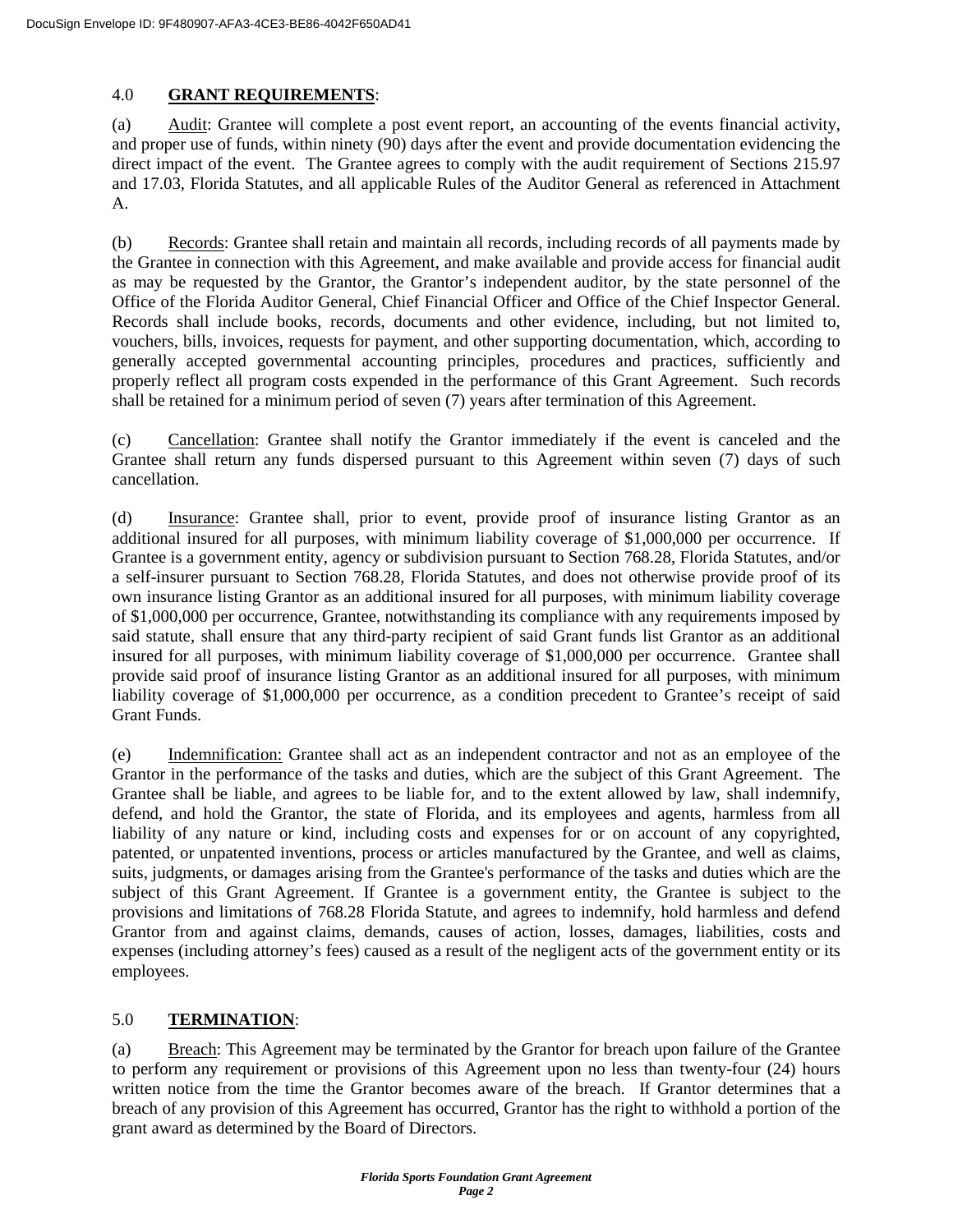(b) Refusal to Grant Public Access: This Agreement may be terminated by the Grantor for refusal by the Grantee to allow public access to all documents, papers, letters, or other material subject to the provisions of Chapter 119, Florida Statutes, and made or received by the Grantee in conjunction with this Agreement. (Section 287.058, Florida Statutes)

(c) Unauthorized Aliens: Grantor will consider the employment of unauthorized aliens, by any contractor or subcontractor, as described by Section 274A(e) of the Immigration and Nationalization Act, cause for termination of this Agreement. Grantee shall utilize the U.S. Department of Homeland Security's E-Verify, in accordance with the terms governing the use of the system, to verify the employment eligibility of:

(a) All persons employed during the contract term by the contractor to perform employment duties within Florida; and

(b) All persons (including subcontractors) assigned by Grantee to perform work pursuant to this agreement.

# 6.0 **PAYMENTS**:

(a) Transfer of Funds. Funds will be made available by the Grantor to the Grantee, as a reimbursement for paid invoices, which are supported by canceled checks dated within the grant period, upon receipt and review of a completed Post Event Report. Only those items identified as allowable below will be reimbursed. The following summarizes the allowable/disallowable expenses that may be used for reimbursement.

Allowable Expenses:

- 1. Promotion, marketing & programming
- 2. Paid advertising & media buys
- 3. Production & technical expenses; officials
- 4. Site fees, venue rentals, costs (contract help)
- 5. Rentals, insurance, rights fees, bid fees, sanction fees, non-monetary awards

Disallowable Expenses:

- 1. General and administrative expenses
- 2. Building, renovating and/or remodeling
- 3. Permanent equipment purchases
- 4. Debts incurred prior to the grant
- 5. Programs which solicit advertising
- 6. Hospitality or social functions including meals or banquets
- 7. Travel expenses

(b) Availability of Funds. The Grantor's liability under this Grant Agreement is contingent upon the continued availability of an annual appropriation by the Legislature of the State of Florida. In the event this Grant Agreement extends beyond the Grantor's current fiscal year that begins on July 1 of each year and ends on June 30 of each succeeding year, the Grantor and the Grantee mutually agree that performance and payment during subsequent fiscal periods is contingent upon sufficient funds being appropriated. The Grantor shall be the final determiner of the availability of such funds.

## 7.0 **LEGAL REQUIREMENTS**:

(a) With respect to its interpretation, construction, effect, performance, enforcement, and all other matters, this Grant Agreement shall be governed by, and be consistent with, the whole law of the state of Florida, both procedural and substantive. Any and all litigation arising under this Grant Agreement shall be brought in the appropriate state of Florida court in Leon County, Florida.

(b) Grantee agrees to comply with any and all applicable federal, state, local laws, rules, and regulations applicable to expenditures of State funds that are in effect at the time of any such expenditure, and as related to the execution of the Grant Agreement.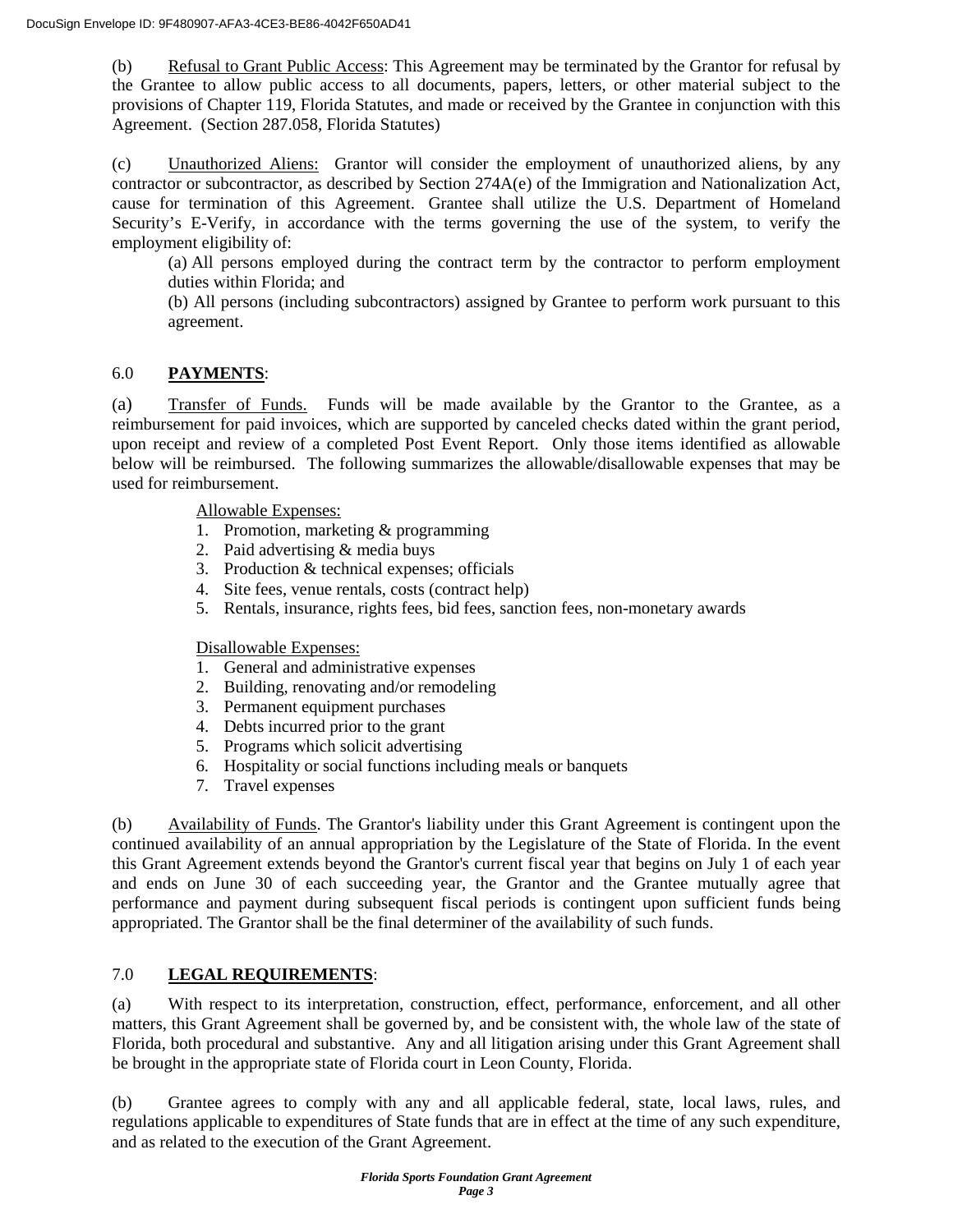8.0 **MODIFICATION**: This writing and any Attachments herein, contains the entire Grant Agreement of the parties. No representations were made or relied upon by either party, other than those that are expressly set forth. No agent, employee, or other representative of either party is empowered to alter any of the terms of this Grant Agreement, unless done in writing and signed by an executive officer of the Grantee and designee for the Grantor.

## 9.0 **MISCELLANEOUS:**

(a) The Grantor is not bound by any agreements to indemnify or hold harmless, nor responsible for liquidated damages or cancellation charges.

(b) No provision of this Grant Agreement shall be construed as a waiver by the Grantor of any right, defense or claim, which the Grantor may have in any litigation arising under the Grant Agreement. Nor shall any Agreement provision be construed as a waiver by the state of Florida, and its employees and agents, of any right to initiate litigation.

(c) The Grantee affirms that it is aware of the Grantor's Grant Program Policies & Procedures in place and effective throughout the term of this Grant Agreement.

## 10.0 **VENDORS ON SCRUTINIZED COMPANIES LISTS:**

By executing this Agreement, «Organization», the Grantee, certifies that it is not: (1) listed on the Scrutinized Companies that Boycott Israel List, created pursuant to section 215.4725, Florida Statutes, (2) engaged in a boycott of Israel, (3) listed on the Scrutinized Companies with Activities in Sudan List or the Scrutinized Companies with Activities in the Iran Petroleum Energy Sector List, created pursuant to section 215.473, Florida Statutes, or (4) engaged in business operations in Cuba or Syria. Pursuant to section 287.135(5), Florida Statutes, the Grantor may immediately terminate this Agreement for cause if the Grantee is found to have submitted a false certification as to the above or if the Grantee is placed on the Scrutinized Companies that Boycott Israel List, is engaged in a boycott of Israel, has been placed on the Scrutinized Companies with Activities in Sudan List or the Scrutinized Companies with Activities in the Iran Petroleum Energy Sector List, or has been engaged in business operations in Cuba or Syria, during the term of the Agreement. If the Grantor determines that the Grantee has submitted a false certification, Grantor will provide written notice to the Grantee. Unless the Grantee demonstrates in writing, within 90 calendar days of receipt of the notice, that Grantor's determination of false certification was made in error, Grantor shall bring a civil action against the Grantee. If the Grantor's determination is upheld, a civil penalty equal to the greater of \$2 million or twice the amount of this Agreement shall be imposed on the Grantee, and the Grantee will be ineligible to bid on any Agreement with a Florida agency or local governmental entity for three years after the date of Grantor's determination of false certification by Grantor. If federal law ceases to authorize the states to adopt and enforce the contracting prohibition identified in this Article 10, this Article 10 shall be null and void.

**IN WITNESS WHEREOF,** the parties have caused their hand to be set by their respective authorized officials hereto.

## **For Florida Sports Foundation For**

3/18/2019

Date Title

## **Palm Beach County Sports Commission**

and the sugs and the sugs of the suggest of the suggest of the suggest of the suggest of the suggest of the suggest of the suggest of the suggest of the suggest of the suggest of the suggest of the suggest of the suggest o Angela Suggs, President & CEO Signature - Authorized Agent  $\frac{1}{2}$  DIPECTOR  $3/13/2019$ 3/15/2019 Executive Director

Date